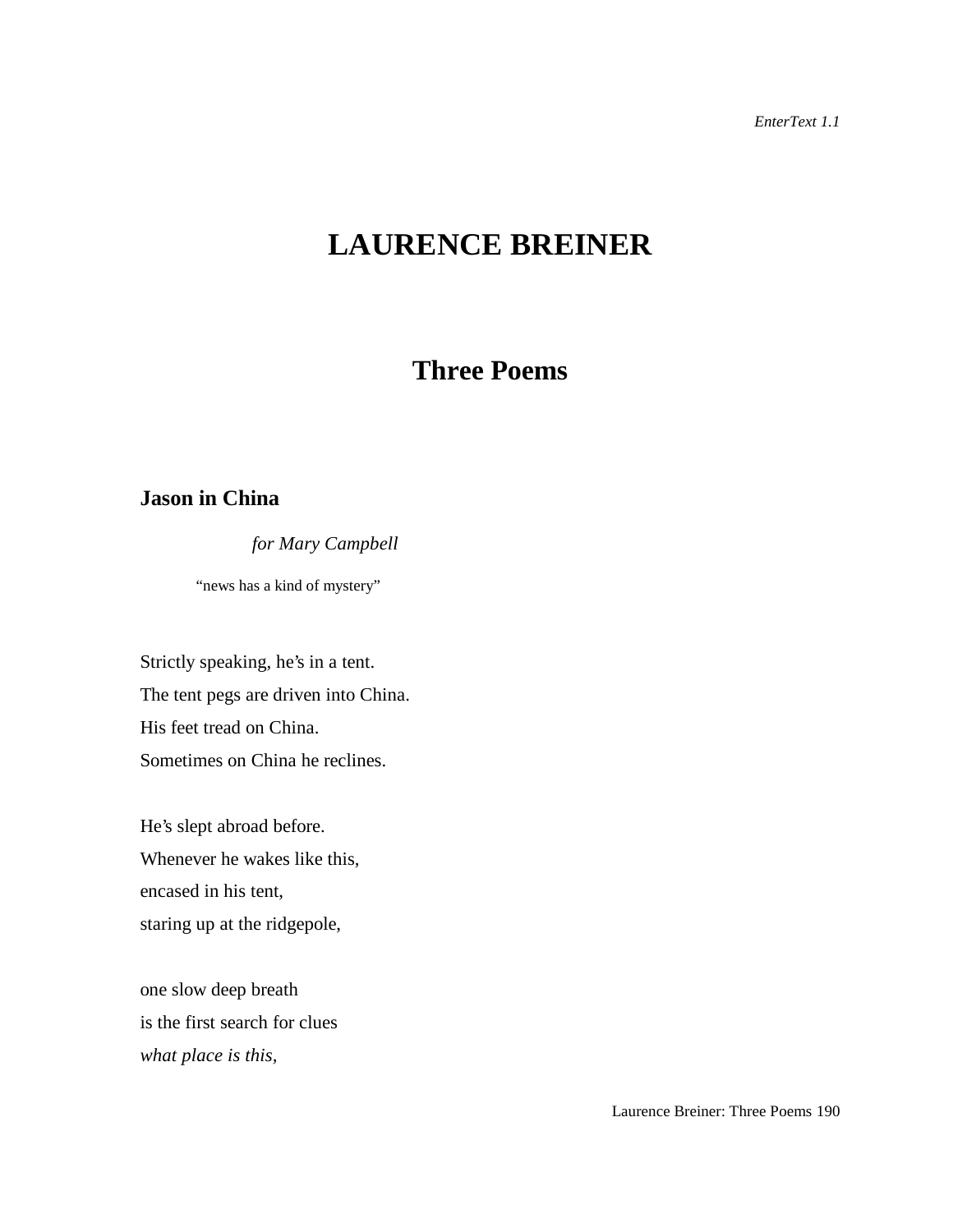#### *where am I now?*

Every happy camper knows it: if you smell only this earth, nothing but life, going on, you cannot stay where you are.

You have to get out and look at the flat, or the rolling, or the craggy ground, and wait for something telling to show.

There may be a billboard

#### **Welcome to China**

- There you have it, time for breakfast, this is your lucky day.

More often nature itself adverts: the national beast, if it's not too shy, runs up to lick your face.

Or some quaint way of building recognized from a book, or a funny-looking truck, can meet the eye half-way.

There may be a native speaker,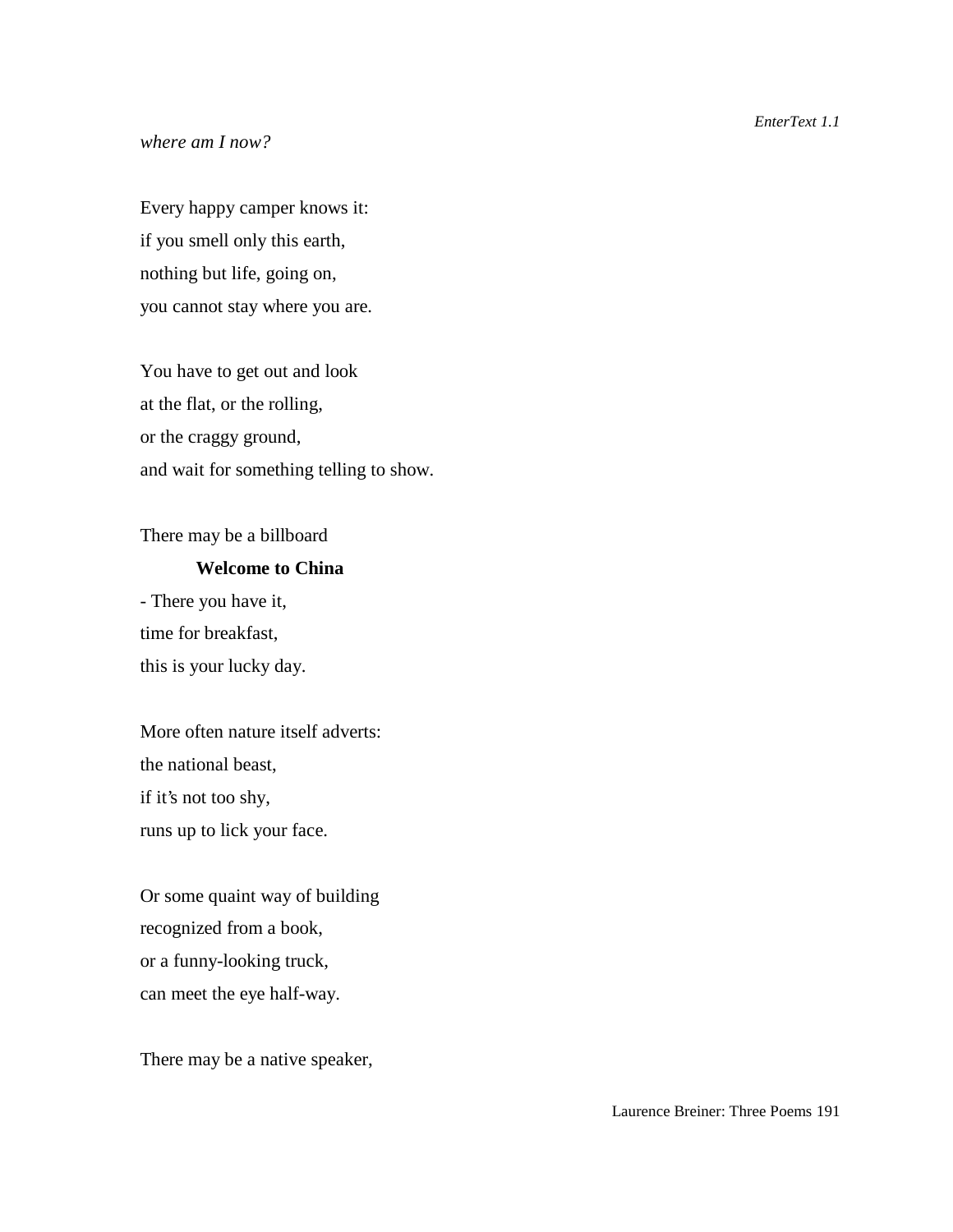or better, two natives, speaking, oblivious to you and your gaping tent flap.

Are they sharing some fruit grown only in beautiful wherever? You needn't know their lingo; the thing is, can you place it?

So he wakes in his tent. He breathes, he sees; with one thing and another the land makes sense around him.

When Jason, in China, knows it; when China becomes him like a cap with a logo, he'll tell you what it means to be in China.

\*\*\*\*\*

At home, your phone is ancient as a commissar's, black as a cabinet of memory in some bleak western province where words are carried on the wind.

Bad connections have frazzled the wires. The bells inside, pinched from a shrine where no one misses them much.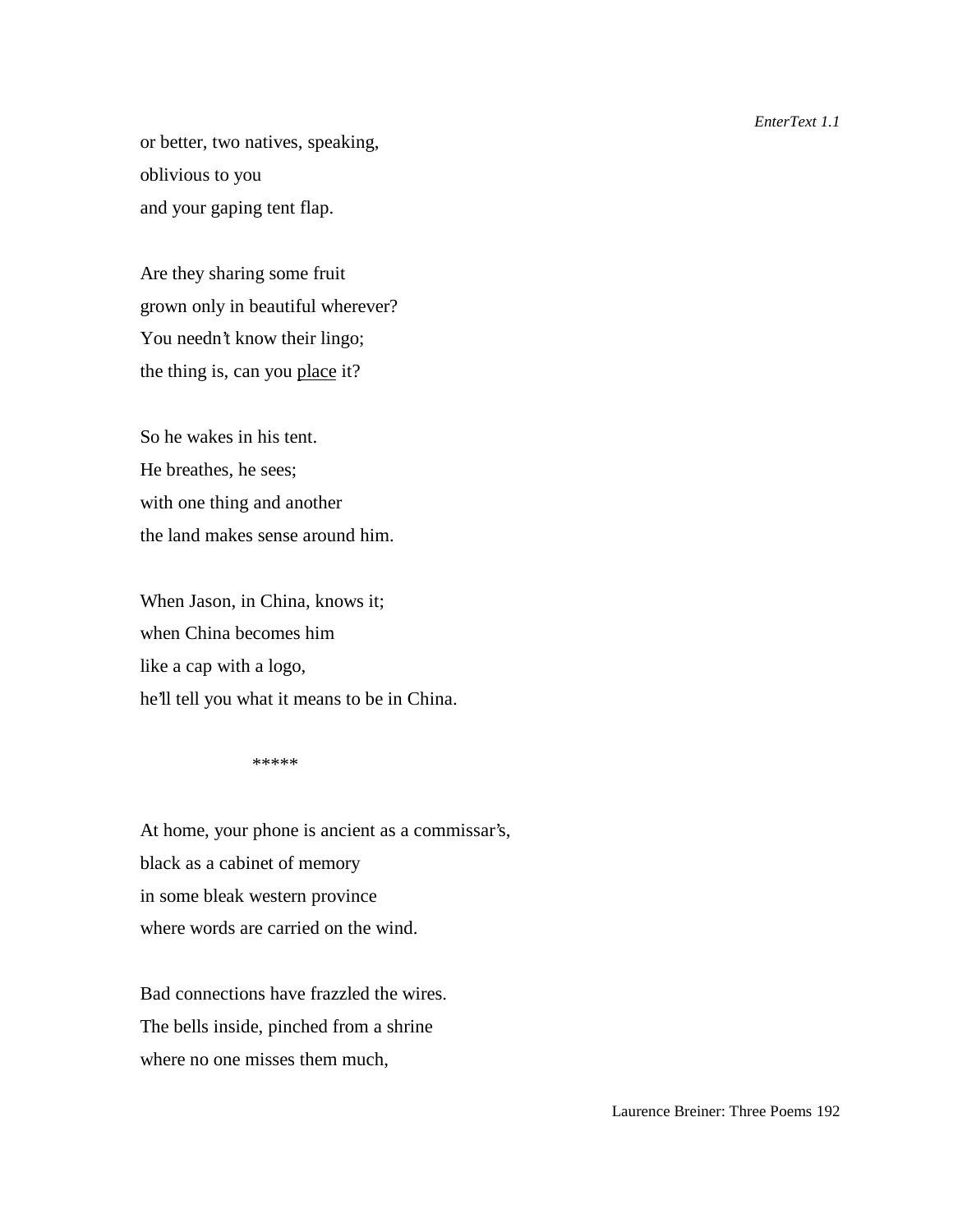await the impulse from Asia.

Ask him, when he calls, could he smell China, first thing? Was there a scent of panda, or revisionism, blowing in the wind?

Are the coin slots square on his payphone? Are there lions? Must he whisper to you through a chink in the Great Wall under a mulberry in moonlight?

Ask: does he call out in his sleep, in his tent, in China?

Your voice, while you speak, is in China; his voice, while he speaks, is at home.

Make him talk China to you.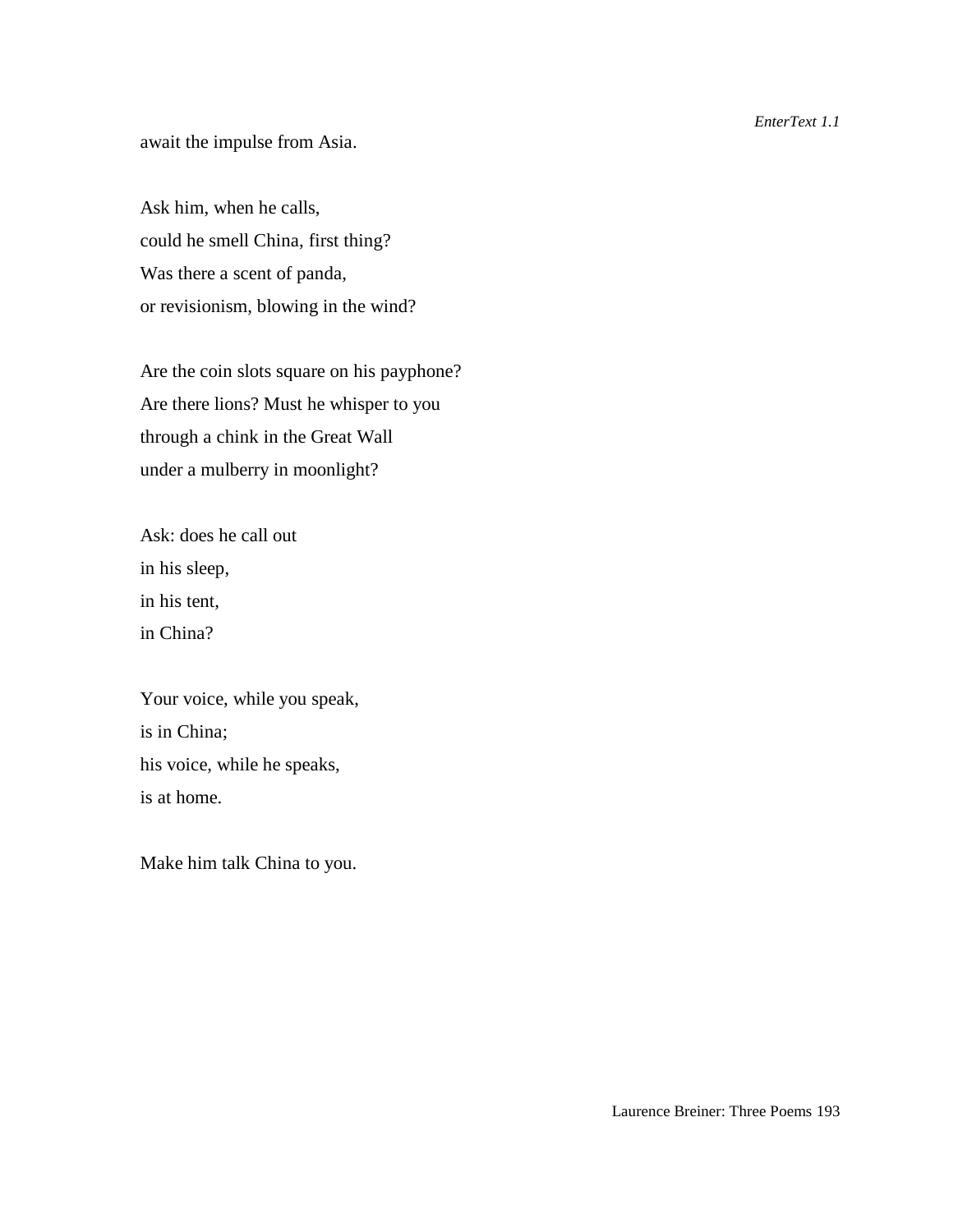### **Machu Picchu**

Just here, the surf of Asia cast the last jewel of its spray; roared up, broke on those peaks, and scoured a desert in its wake. Like tidal pools left somehow two miles up, these ridges, nearly jungles, steep and impenetrable and lush with orchids, their beauty grown inaccessible by its own abundance, these are such earthly paradise as earth has known.

Clouds ceremonious and pensive as gods drift through the streets of this haven some child of heaven made for those he loved. From here, bright fields terraced with stone drop down for miles, so sheer a drop, the countless terraces seem to be moving, overlapping like scales, feathers, wrinkles in skin; the rhythm of their bounding walls blesses the eye.

Below, the rapids (nearly a moat for this mountain) buckle with light. This place, though ruined, seems timeless, and the river too says nothing of time passing, or history in its plunge. Every detail of its chatter is heard up here, and none regarded; whether two streams of ants meet and destroy each other, or the armies of two hemispheres, those sounds come from another world.

*"This was the king's apartment, this his consort's. This, . . . "* the guide has no idea what life was lived in these bare rooms or how that life was lived, with what delight, what dignity, what sense, always, of occasion (as the place itself demanded). Here the sound of the wind, and the wings of the condor soaring on it,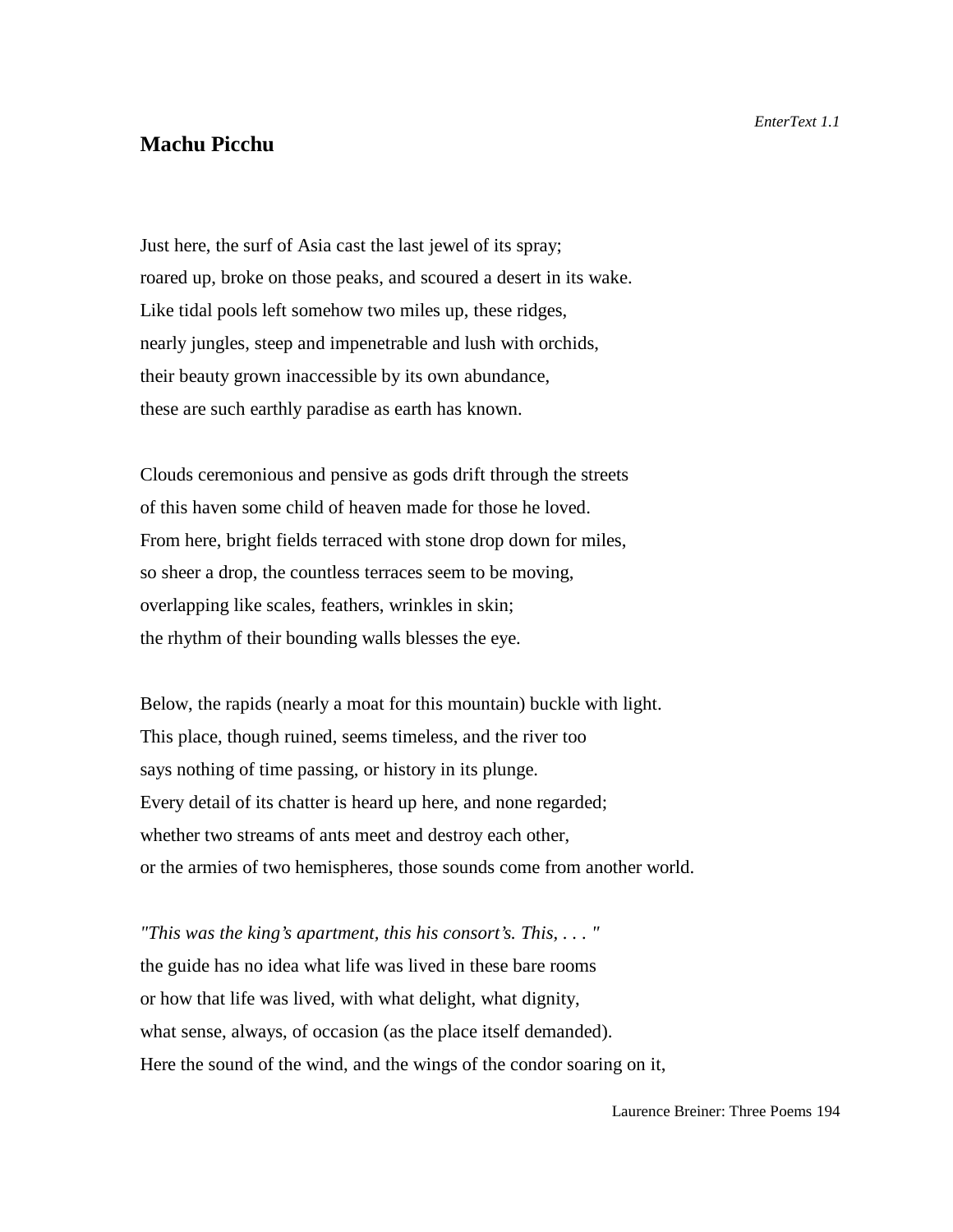and the panpipe it blows across, and the breathing of the piper, and the tang of the thin air in his lungs, were all one music.

In this thinness of light, and air, and earth itself; on this bevelled edge, life flickers. So dwarfed by circumstance, they must, when they spoke, have placed their words like masonry. Where every inflection echoed, they grew eloquent in the shift of their shoulders under a cloak. Each movement had to strike its deal with gravity, so jealous here at its last outpost, where simply to raise a cup and set it down said who you were, who you could be, what you deserved from the world.

Yet the natural state of dwellers in this scanty eden must have been elation. To feel the cold air and the hot sun, to see space open around them, and the granite gardens flourishing - simply to exist in such a place - must have made them breathless with pleasure. Here in the continent's sequestered heart, how they must have cherished one

another.

 $******$ 

In a corner full of light, an old woman plays the bulky harp of Peru. Her face under a woolen cap seems motionless, a chasm of memory; her hands upon the strings seem not to move, and yet she sings. The tourists dream what might have been; she sees what was. This ruined town - this home - so desolate, so close to heaven, is her song:

> *When they were higher and the roofs were on, these rooms were ours.*

Laurence Breiner: Three Poems 195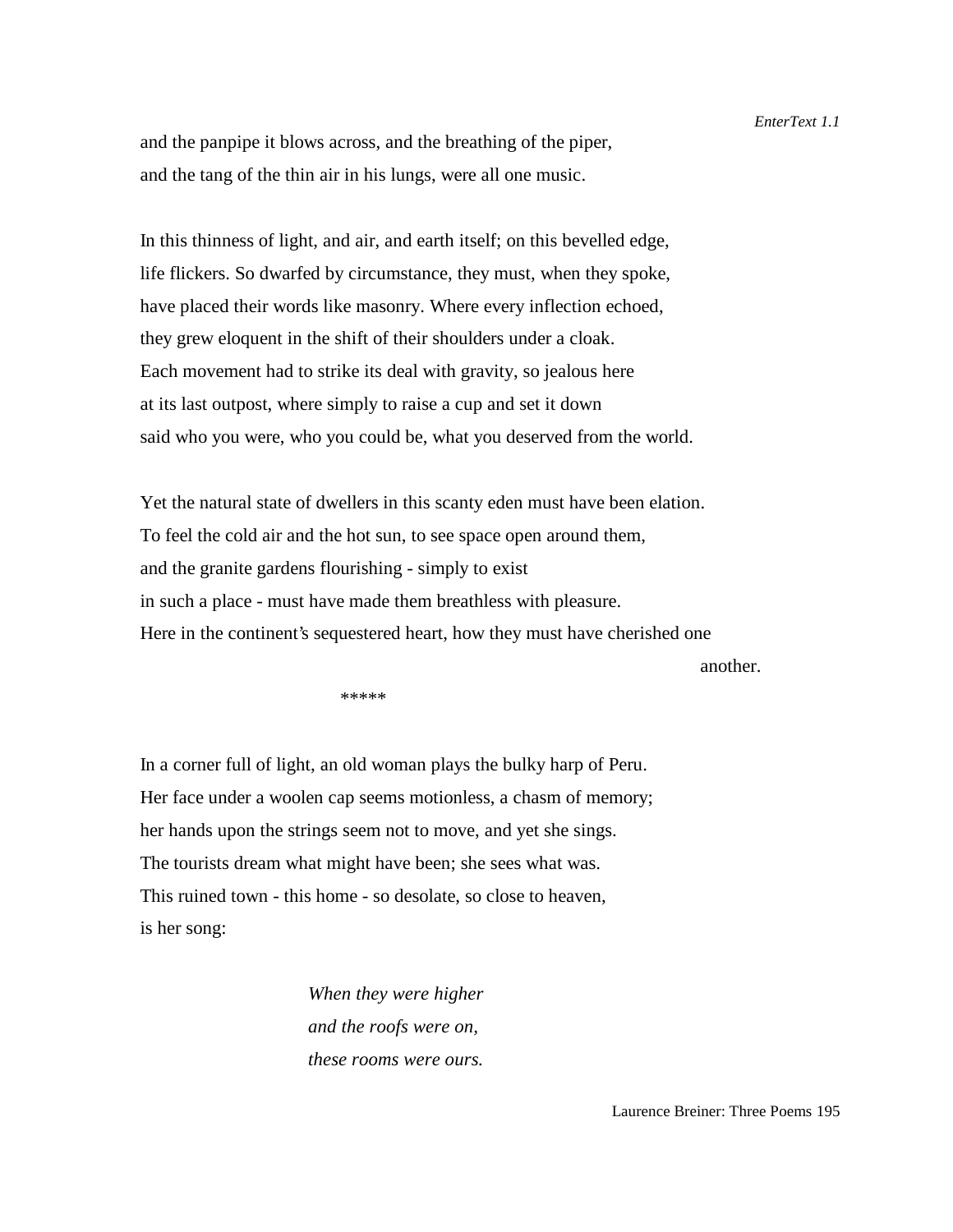*This is the finest stonework in the world; blocks fitted together without a gap, so nothing can come between them. We meant it, built it to tell our truth: nothing can come between us. The stones still stand; They shelter nothing; the wind blows over them.*

*Each day, when the sun strikes this corner, I bring out the song of my loss. I reproach the god who defies love, I reproach the destroyer of worlds.*

*That is the spell you feel here, traveler, the high, thin music that haunts the place. The wind will sing it; it will grow into the reeds before they are cut for flutes.*

*I have taught this earth the song of my defiance, my lost America, my love.*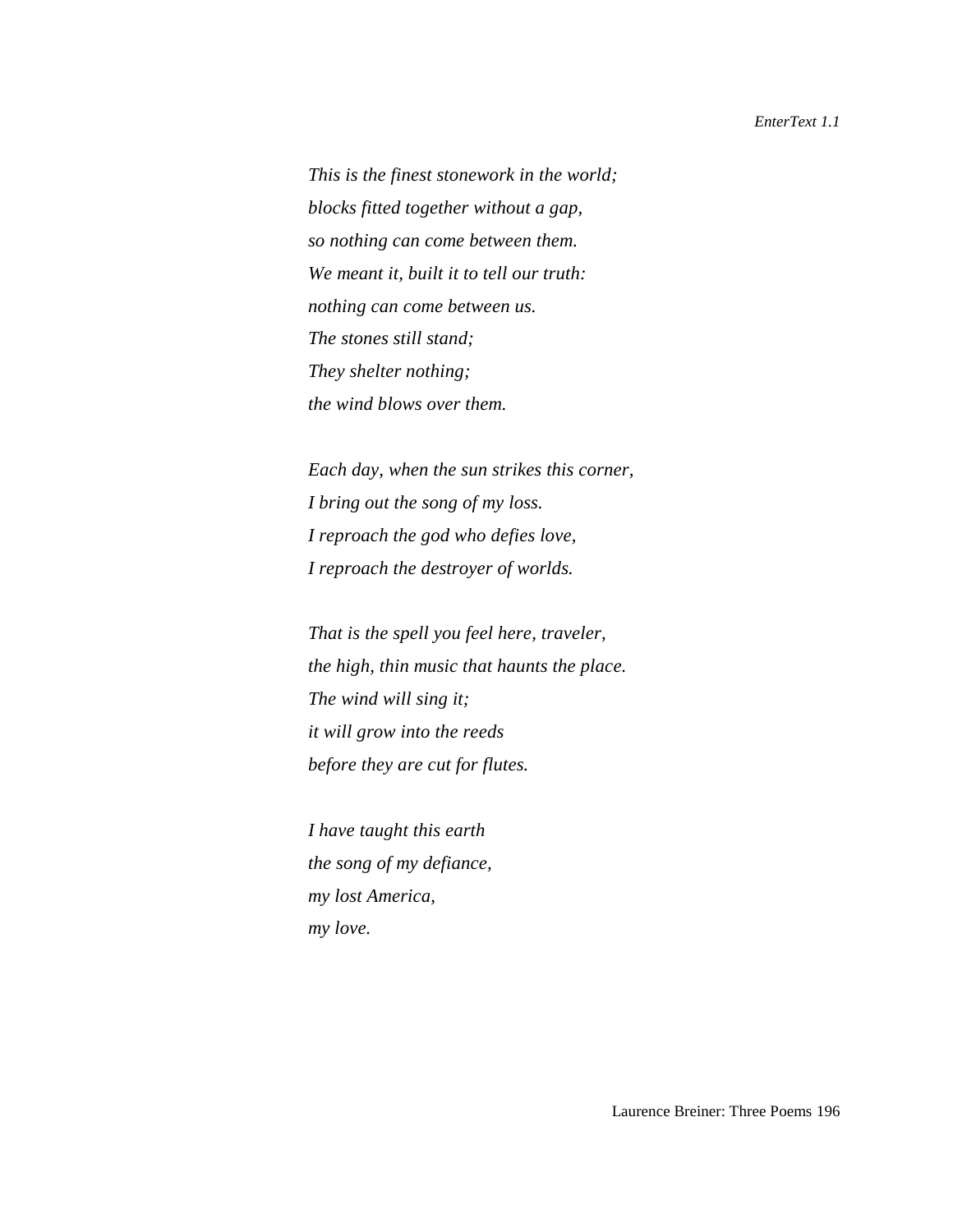## **Love's Geography**

There is a world where you and I, beyond all other passions, love each other as a man loves the green earth he wakes to when his life is sweet.

Nights are enormous there; a warm sea pounds the reef. It streams so still and clear under the palms, only to glance from shore and see you swimming is sure possession.

It can't be far. Chance winds bring me its nutmeg air, baffling as desire. And when I see you unexpectedly or think I hear your voice, what heats my blood is the hot sun of that place and its salt spray stings in my eyes.

It's not so far as you are from me now, so nearly almost touching as we are, one of us on the ship, one on the pier. Between, so far below, a strip of sea that somewhere joins that sea.

The lines are all undone and cast aside; One of us is on the way there. If, in the next instant, we could tell which,